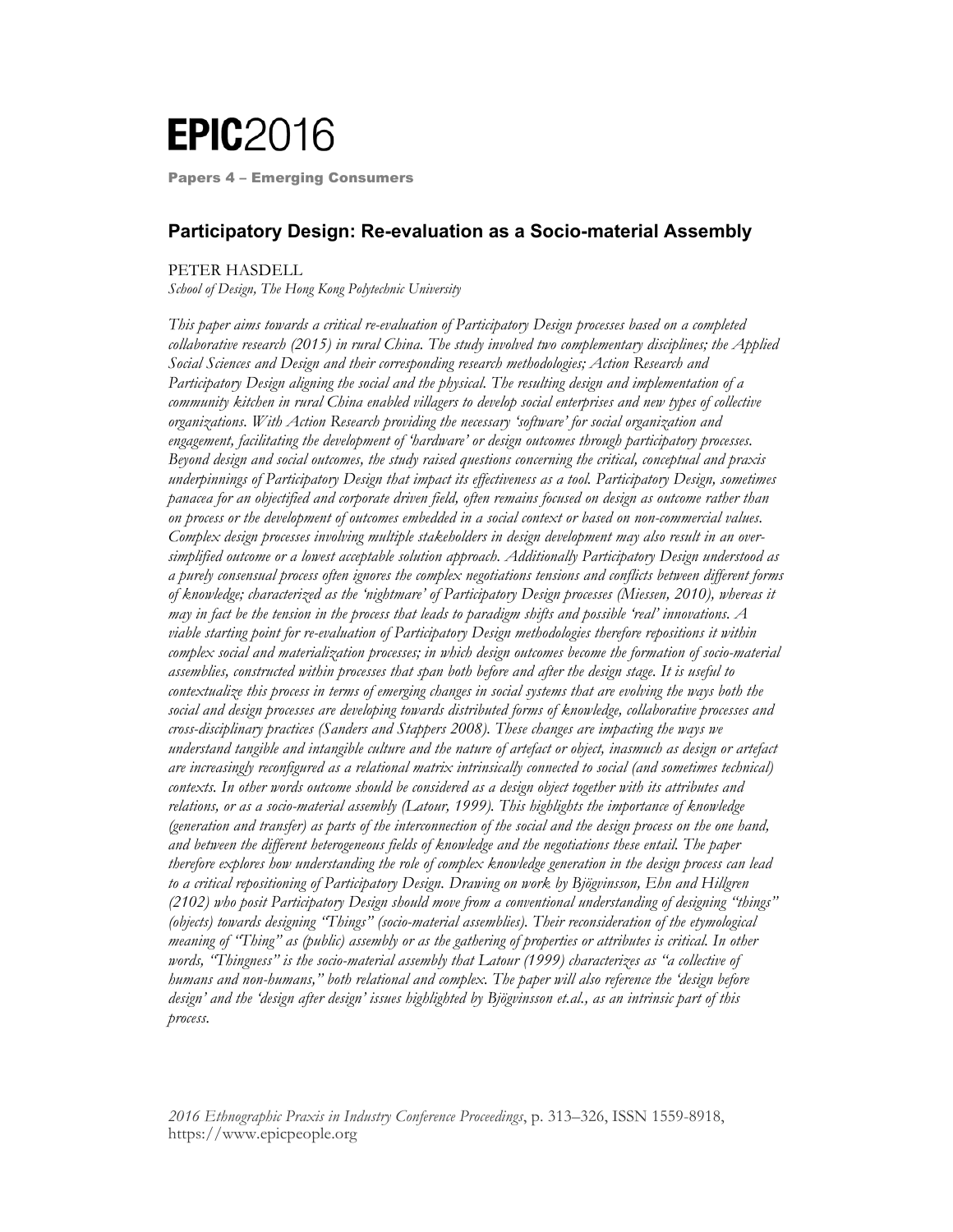*Further, if the recombination of different knowledge fields generates new forms of knowledge that can – but do not always – contribute to an ecology of knowledge, Participatory Design can help structure and materialize this as outcome and process. Design in this case may be a useful tool to model or negotiate complexity as a "Thing," functioning as a mediator between different domains of knowledge (for instance design, social sciences, tacit, local and external knowledge.) If mapped onto Snowden's sense making model Cynefin (Snowden 2007, 2010), one can see possible ways that Participatory Design processes could be repositioned; not as a formulaic design process but as a part of complex adaptive processes that may contain conflicts, indeterminacies and uncertainties. The potential relevance is in seeking Participatory Design approaches aimed towards rural community development. A critical issue in China's ongoing socio-spatial transformation that sees increased rural-urban migration; patchwork suburbanization of the rural; loss of agrarian lands (Guldin 1997); development of urban villages in urban contexts; increase in left behind children; (Xuefei 2013); hollowing out of rural communities and alteration of socio-economic conditions; aging of rural populations; the rise of corporate farming, and; loss of rural sustainability (McGetrick & Jun 2009). It asks can the role of design as a social process - through a reconfigured Participatory Design - be an effective tool towards an increased sustainable development (Manzini 2011), generating an understanding of resources, capacities and capabilities as local knowledge ecologies for new sustainable development approaches; and further how might these be effective tools of social innovation?*

# **PARTICIPATORY DESIGN AND SOCIAL DESIGN**

Participatory Design focuses on design as outcome rather than on the development of outcomes embedded in a social context; despite its usual development within social situations involving many stakeholders. The retrospective over-simplification of the social and materialization interactions when viewed through the lens of the final outcome is common. Additionally it is clear for many researchers that Participatory Design understood as a purely consensual process may result in an ineffectual lowest acceptable outcome approach, a 'least offensive' outcome or one that leads only to incremental improvement rather than being transforming. This important distinction, between system improving (social learning / actualization) and system transforming (social mobilization) is often evident in Participatory Design approaches. This has been characterized as the 'nightmare' of Participatory Design processes, Miessen (2010) who argues that **c**omplex negotiations, conflicts and their subsequent resolution and tensions between different forms of knowledge may be the process that lead to paradigm shifts and possible innovations, or at least to system transforming design projects that are better positioned to contribute to social innovation and sustainable development.

Participatory Design, and the related fields of co-design and co-creation, employ methodologies that involve users and stakeholders within the design process. This typically involves aspects of: i) initial exploration and preliminary assessment of user needs; ii) discovery processes of user's values: developing collaboration and participation in decisionmaking; iii) prototyping: iterative process of design development; and iv) feedback and selfevaluation. As a self-reflective cycle (Kensing & Blomberg 1998) this is repeated to determine the participants' consensus through the design development stages. Participatory Design processes are used in diverse ways in spatial and product design, whilst variations such as participatory planning (an older form of participatory design) are common in city planning where social or collective actions have a determining influence on public spaces and amenities. Often misconstrued as purely design approach, Participatory Design is in fact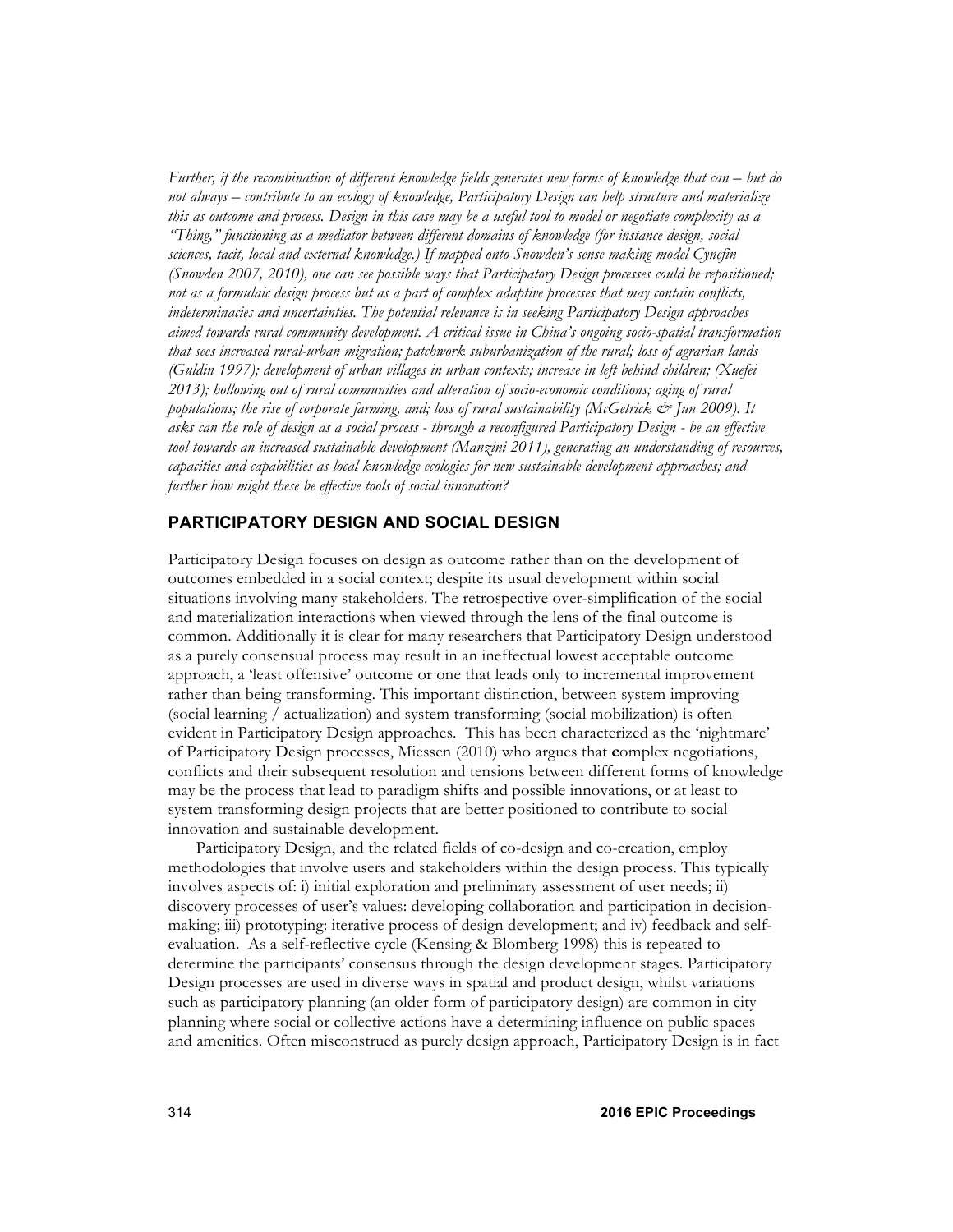a "rigorous research methodology" (Spinuzzi 2005) involving a complex systems of knowledge generation and co-design processes where the interactions of people, practices, artifacts, interaction and knowledge, steers a course between participants' tacit knowledge and designers / researchers' abstract, analytical or technical knowledge.

The current tendency in Participatory Design shifts emphasis from the user as a 'carrier of needs and problems' to an active design member who is a 'non-design expert' with local knowledge, skills, organizational capabilities and entrepreneurship. The design researchers' roles adjust to become facilitators of specific design knowledge transfer processes. In this reformulation, design is understood as a contextual practice which engages creative communities working "in an economy of reciprocity" (Janzer & Weinstein 2014). Such Participatory Design projects can potentially generate design outcomes involving social innovation in which social enterprise and knowledge transfer can become the strategic directives and motivation to instigate and drive social change through design. Indicating a convergence of Participatory Design and social design and leading to possible extended definitions of Participatory Design as a "constellation of design initiatives aiming at the construction of socio-material assemblies where social innovation can take place" (Manzini & Rizzo 2011). Design in this context becomes a conceptual and practical tool that can be understood as a relational process connecting the social process and its associated body of knowledge; a type of design ecology (Tilder 2009) or a complex mesh of tangible and intangible factors, social forms and networks, information and interconnections of contexts and people.

Comparatively, Action Research actively engages participatory processes (Lewin 1946, 1958) to generate positive social change. Typically involving cyclical processes requiring iteration and feedback. Usually in four or five step cycles, for example: plan, act, observe, reflect; and plan for subsequent cycles (Kemmis & McTaggart 1988, Susman 1983). Action Research's methodological basis draws from psychology and sociology, referencing Dewey and earlier empirical theories and is supplemented by practical application of these theories and methods in active engagement with its research subjects (Winter 1996, O'Brien 1998). Recent developments in Action Research put greater emphasis on social enterprise, development of new social forms and organizations and on social innovation, concordant with wider society changes. These move the conceptual focus from a reflective practice towards a projective one, but embedded in a social context.

In overall terms, Action Research is compatible with Participatory Design, however clear differences exist: Firstly, Action Research as a reflective approach has a stronger base in the social sciences whilst Participatory Design tends to be a projective practice whose methodologies are more design process focused (although not exclusively). Secondly Action Research is naturally more adept at social organization and network building embedded in social contexts; in contrast, most Participatory Design approaches do not have a sophisticated understanding of social organization. Action Research therefore has developed processes to facilitate social enterprise, network, support and service. Thirdly whilst Action Research emphasizes activist participation as "communities of inquiry and action," that evolve as the community of co-researchers grows or changes (Reason and Bradbury, 2008), the capacity to evolve is generally absent from Participatory Design approaches that are not well equipped to evaluate impacts and social change after the 'design process' is concluded. Within a design context, the reflective practices developed within Action Research often engage the projective practices of Participatory Design as an "oscillation" between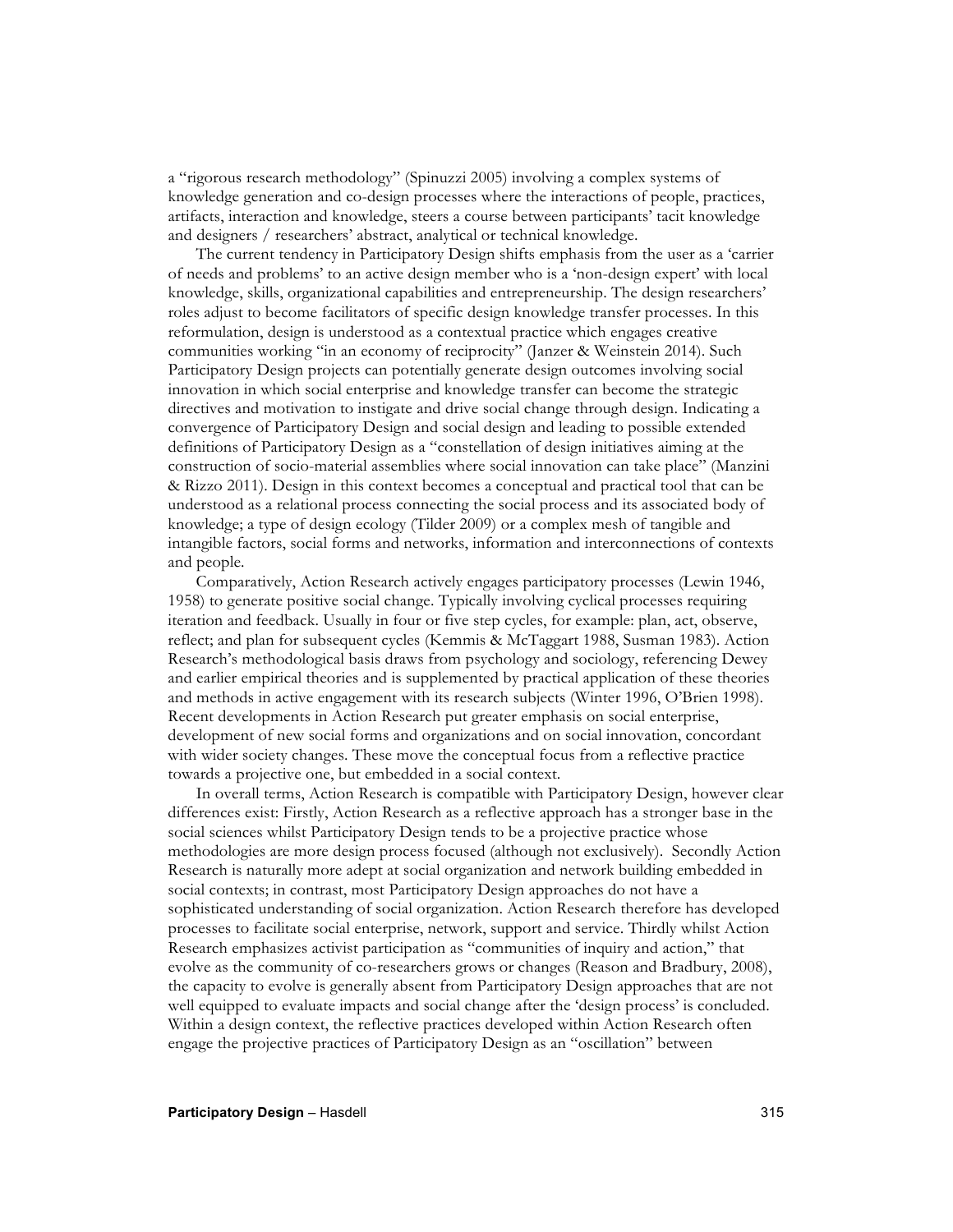"knowledge generation and critical informed reflection" (Froth & Axup 2006, Schon 1983, O'Brien 1998). As a pair they are mutually beneficial. In actual collaborative project situations, developing shared objectives, commonalities in communication and knowledge transfer may facilitate better integration and help define new knowledge domains, whilst pushing Participatory Design out of the 'problem-solution' paradigm.

In a broader context, changes in social systems are evolving the ways design develops towards forms of distributed knowledge, collaborative processes and cross-disciplinary practices (Sanders & Stappers 2008). Traditional design approaches are brought into question as new methodologies are developed, tested and refined that can deal with emerging relationships and the growing fields of social design. Such changes are impacting the ways we understand tangible and intangible culture and the artifact, design or object. Furthermore, the knowledge generation resulting from these processes can be an outcome that indicates not merely data or metrics but new pathways, connections, processes and social constructions; potentially opening up new hybrid fields of knowledge. Many researchers posit that linking social design to social enterprise ticks all the boxes for sustainable development and social innovation (Meroni 2009, Manzini & Rizzo 2011) whereby innovation can draw from the hybrid knowledge domains. Further, as design disciplines (and design schools) seek ways to respond to broader social changes, there is a need for new tools, methodologies and collaborative frameworks to engage and embed design processes in social contexts and in new modes of practice. The emerging social context of design therefore impacts the professional and academic boundaries of design disciplines.

# **PARTICIPATORY DESIGN RECONCEPTUALIZED AS SOCIO-MATERIAL ASSEMBLIES?**

A viable starting point for re-evaluation of Participatory Design conceptual frameworks and methodologies therefore repositions it within complex social processes; in which design outcomes become the formation of socio-material assemblies, constructed within processes that span both before as 'design before design' and after as 'design after design.' The claim here is that Participatory Design needs to be understood as a 'relational' design process (Ehn 2008), connecting social context, socio-material implications and their associated bodies of knowledge in the design process. As such the definition of both the design process methodologies and design outcomes require reconsideration, as well as the roles of users, participants, and designers in the process.

Bjögvinsson, Ehn and Hillgren (2102) write that Participatory Design should move from a conventional understanding of designing things (objects) towards designing Things (sociomaterial assemblies). Drawing from Heidegger's (1967) seminal reflection on 'thingness,' they reconsider the etymological meaning of Thing as (public) assembly or public space taking place at a certain time and place. They posit the need to understand ancient societies participation in these gathering places and their purpose as common places where disputes were resolved or where negotiations and even conflicts took place between the social (belief) and the material worlds. A Thing therefore can be understood as the gathering of social and material properties and attributes and is critical to this re-evaluation as Participatory design is also a gathering of people and artifact design in a common framework. In other words, "Thingness" is very closely allied to the concept posited by Latour (1999) of Socio-Material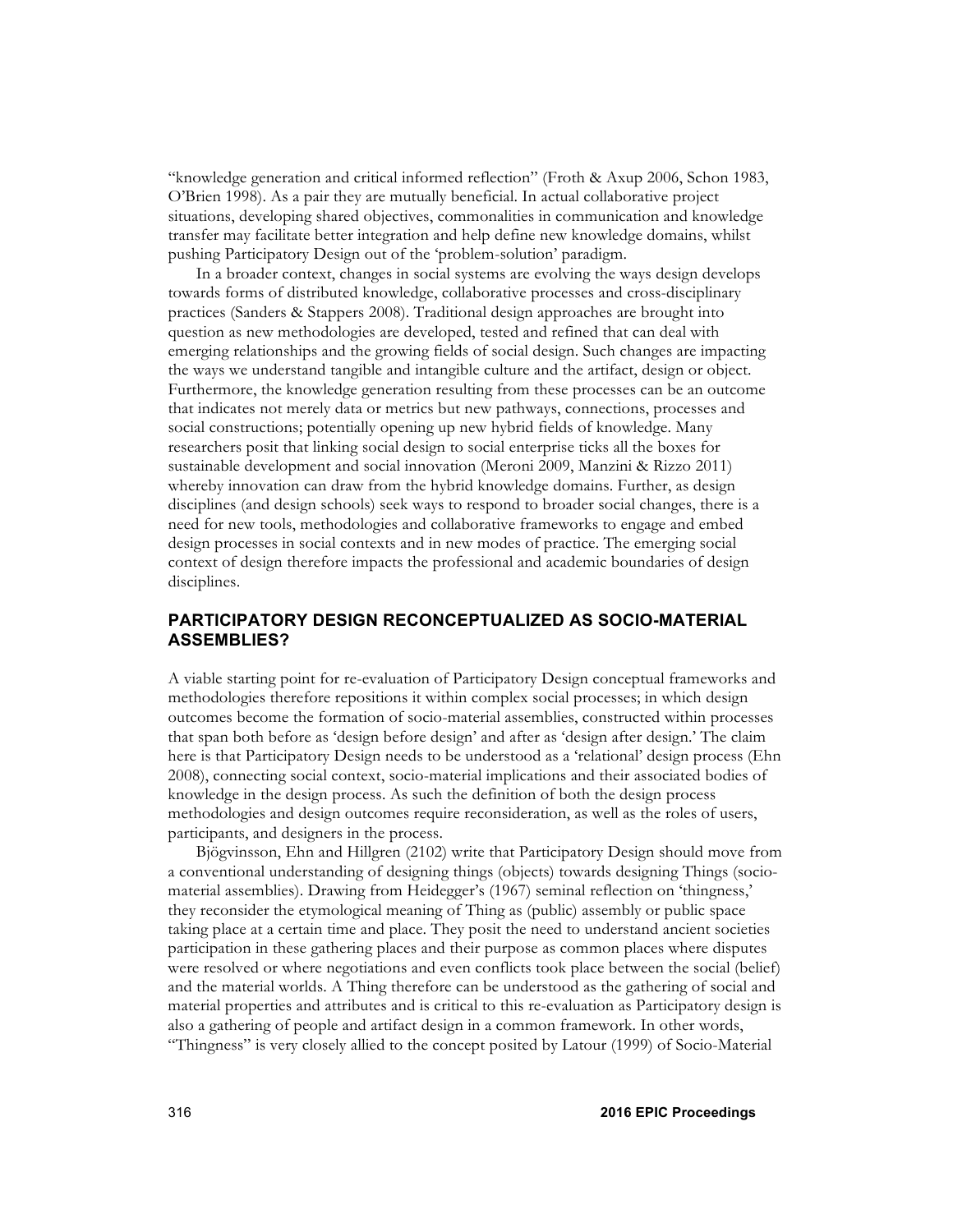Assembly. This Latour characterizes as "a collective of humans and non-humans;" whereby the collective gathers social and material (artifact) relations within an assembly that is closer perhaps to a contemporary form of ethnography. As part of this collective our participation, gathering and engagement in the material world forms a series of complex and dynamic interactions.

In Participatory Design terms the design of socio-material Things shifts emphasis from the conventional understanding of design as a process towards the non-hierarchical performative or relational as mechanisms to resolve conflicts or negotiate between diverse groups of participants. Distinct from more conventional approaches this has the capacity to build in uncertainty and unexpected outcome that could lead to system transformation or social mobilization / innovation. This process necessarily needs to consider before and after the normative design cycle, the design before design and the design after design (Bjögvinsson et.al. 2102), not as a process of 'projecting' but as a process of infrastructuring allowing for continuation of the socio-material assembly before and beyond the design cycle itself. This is increasingly the case for specific types of artifacts such as mobile devices and social media in todays context that are defining new forms of socio-design ecosystems and new practices.

# **FROM KNOWLEDGE TRANSFER TO COMPLEX ADAPTATION**

The importance of knowledge (generation and transfer) as parts of the interconnection of the social and the design process on the one hand, and between the different heterogeneous fields of knowledge and the negotiations these entail cannot be understated. The formerly discrete fields of knowledge require often complex processes of translation and negotiation for instance between the tacit knowledge of a craftsperson and the conceptual knowledge of a scholar.

Further, the potentials for knowledge transfer between Action Research and Participatory Design approach are high. The primary research methodologies and approaches employed generate considerable knowledge: for example the 'asset mapping' of Action Research as well as the Participatory Design processes contain a high level of methodological and discipline specific knowledge. Additionally their application in-situ provide case study specific knowledge that has context value and can indicate specific nuances of the social and cultural context, its skills and its capabilities. The processes therefore foster multiple-directional knowledge transfer between different participants and researchers on many different registers. Of note the integration of this knowledge, when applied to design led social enterprise has value as identifiers of resources for locally based sustainable development and social innovation approaches. Further, if the recombination of different knowledge fields generates new forms of knowledge that can (but do not always) contribute to an ecology of knowledge, participatory design can help structure and materialize this as outcome and process. Design in this case may be a useful tool to model or negotiate complexity as a Thing, functioning as a mediator between different domains of knowledge (for instance design, social sciences, tacit, local and external knowledge.)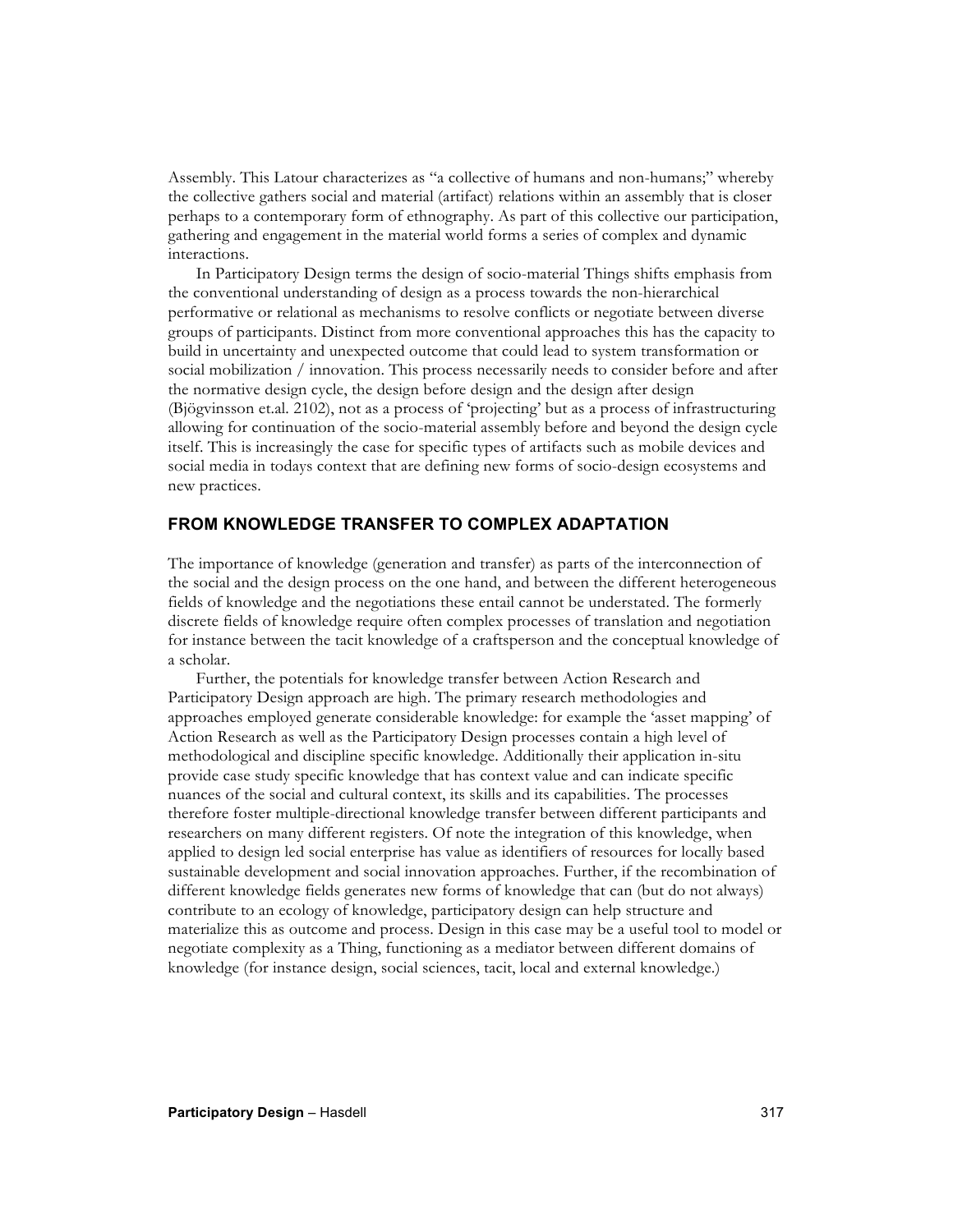

Figure 1. Action research and participatory design integration and socio-material assembly. Source: author.

Many participatory design projects undergo stages of indeterminacy and uncertainty. This can be in the definition of outcome or within the complex processes engaged to different degrees in the different stages of design, due to the complex nature of participation and divergent stakeholder views. These generate a web of different situations, negotiations, intersecting or contradictory knowledge fields. In a normal participatory design project the processes (Fig.1) engaged may be further broken down into a series of overlapping stages of: i) initiation (agreement to do a project); ii) ideation (initial design project conceptualization); iii) design development (participatory iteration); iv) design resolution and implementation. As Sanders and Stappers (2008) note, the 'fuzzy front end' of design processes that seek to structure the consequent design have been increasingly recognized as ambiguous and chaotic in nature. Extending this I posit that each participation cycle has the potential for an uncertainty of outcome that only becomes clear through negotiation processes. The repositioning of Participatory Design within a complex knowledge field thus allows for better understanding, analysis and management of this dynamic.

The Cynefin Framework developed by David Snowdon (2010), is a sense-making and analytic framework used primarily for knowledge management purposes in complex social situations, the name deriving from the Welsh word for habitat as the place of multiple belongings. The five part framework, derived from complex adaptive systems theory, is structured around basic systems of order and boundaries between them. It is considered as a dynamic process in which the interrelations between the five parts are fluid, differing from categorical frameworks which tend to be static. The five parts: Disorder, Simple (cause and effect), Complicated (knowable with expert knowledge), Complex (emergent ordering systems) and Chaotic (incoherent), allow situations and conditions to be mapped, analyzed and appropriate responses formed according to the type of complexity the situation has.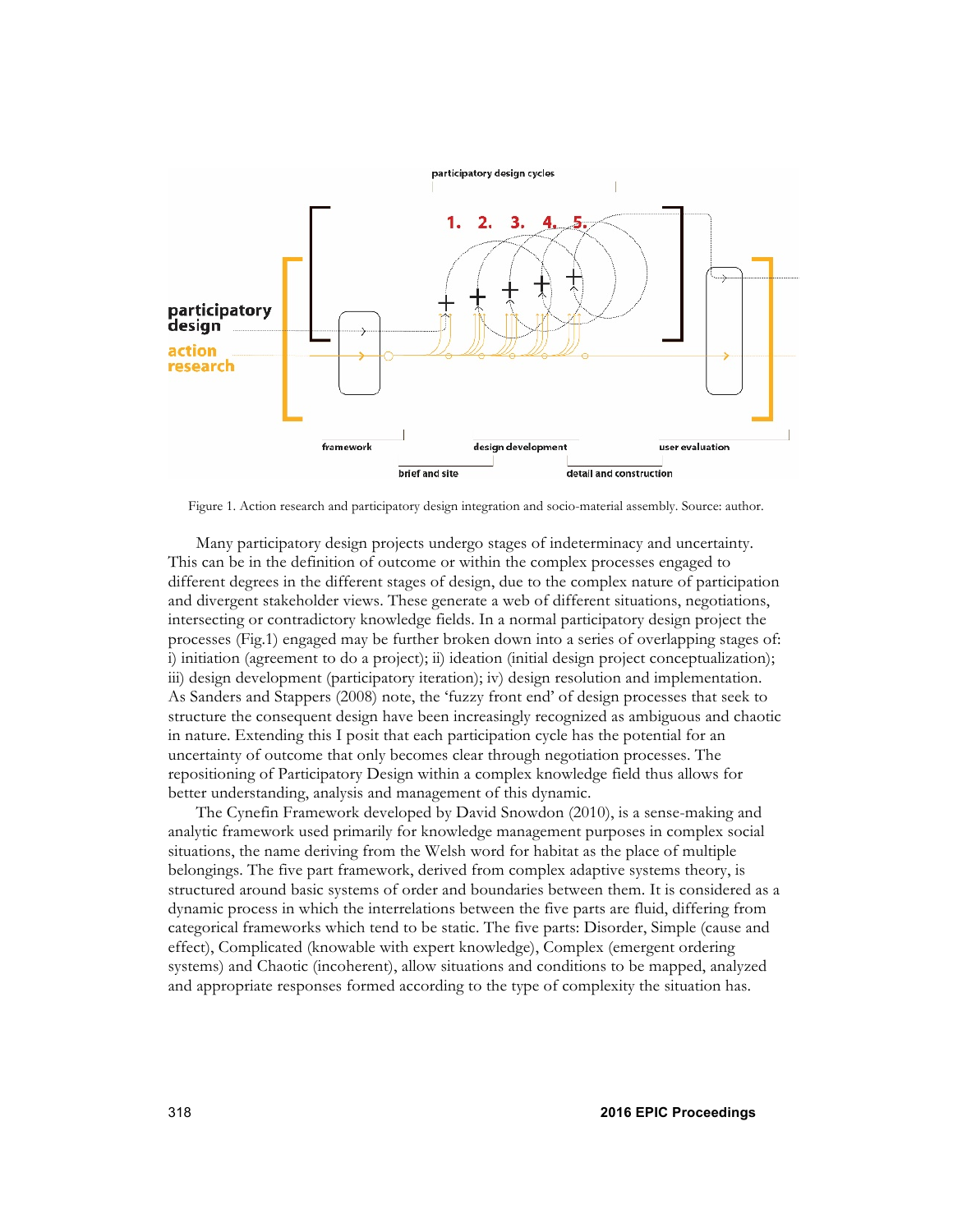

Figure 2. Cynefin framework with mapping of participatory design cycles. Source: author, after Snowden.

If mapped onto Cynefin framework (Fig.2), Participatory Design processes can be repositioned within appropriate categories allowing for a more finely nuanced understanding of the complex dynamics of participatory processes. For instance; design initiation and ideation would fit within the Complex category whilst design development and design resolution would better be positioned in the Complicated or Simple categories. This would better allow these design stages to be understood as parts of complex adaptive processes that may contain conflicts, indeterminacies and uncertainties, and which require the identification of suitable approaches as suggested by the framework.

# **COMMUNITY KITCHEN: MULTIVALENT COOKING**

Rural community development is a critical issue in China's ongoing socio-spatial transformation. Factors affecting this include: increased rural-urban migration; patchwork suburbanization of the rural environment; loss of agrarian lands (Guldin 1997); increase of internal migration and related development of urban villages coupled with an increase in left behind children; (Friedman 2005, Lin, 2009, Xuefei 2013); hollowing out of the rural communities and alteration of their socio-economic conditions; aging of the rural population; and the rise of corporate farming. For rural sustainability, an alignment of localized socio-material conditions and resources with consideration of the habits, patterns and values of the inhabitants is necessary (Guldin 1997, McGetrick & Jun 2009). The combined Action Research and Participatory Design approaches can therefore be relevant to sustainable development for small scale rural communities, aiding the understanding of resources, capacities and capabilities as a form of local knowledge for new sustainable development approaches. The impacts can be applicable widely.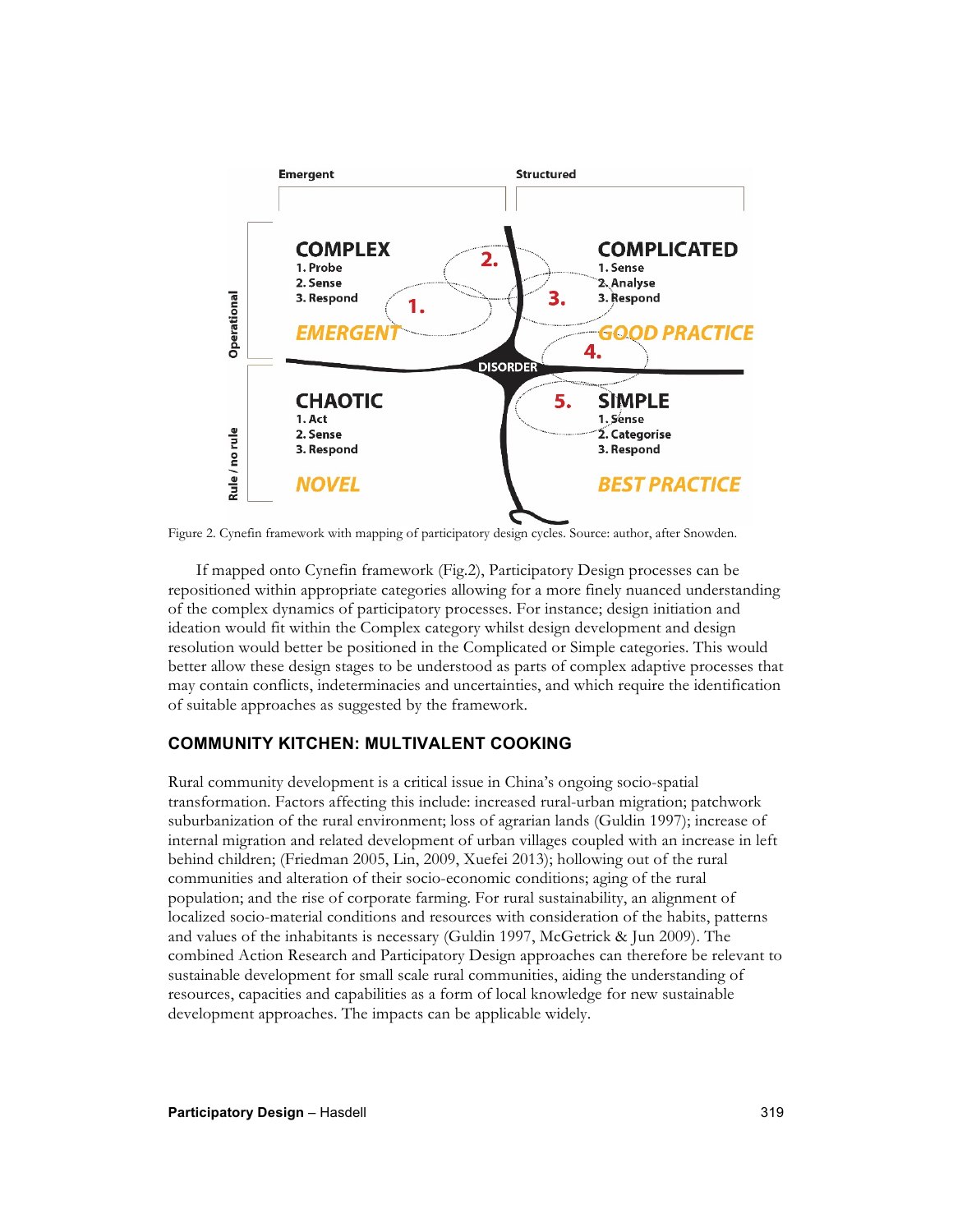In this context the case study research was located in Miao Xia, a rural village in Sichuan. A region affected by the Lushan earthquake in 2013 that significantly disrupted existing social, cultural, economic and physical structures. Additional factors affecting the village include: the impacts of recent changes to land ownership in rural communities; the fragmenting of farmlands by suburbanization; increase of agricultural corporations; the dilapidation and depopulation of traditional wooden villages; the aging of village population; increasing subsistence farming marginalization; and; the loss of former agricultural patterns, cultural practices and skillsets.



Figure 3. Participation process documentation. Source: author.

An existing action research project (2013- ) provided social foundations and identified existing tangible assets (historic village, skills and material resources) as well as intangible assets (cultural and social structures, kinship, values and oral history). The Participatory Design processes co-initiated by the author (with Dr Ku Hok Bun) aimed at developing the village capability to deal with aging and economic decline through the redesign of cooperative and public amenities in the village. The resulting design and implementation of a community kitchen and community center through Participatory Design enabled the development of social enterprises and new collective organizations, extending the village capability for revenue generation, festivals and community events. Thus becoming an important marker for the village, fostering community identity, collective pride, and social cohesion through the process. The collaboration enabled new possibilities and measures that facilitate balances between social provision, development and enterprise.

The completed research (2015) involved two distinct but complementary disciplines; the Applied Social Sciences and Design; and their corresponding research methodologies; Action Research and Participatory Design. Beyond the design and social outcomes, the study highlighted how the two methodologies are mutually beneficial: with Action Research providing the necessary 'software' as community engagement and social organization facilitating the development of 'hardware' or design outcomes through Participatory Design processes, aligning both social and physical manifestations.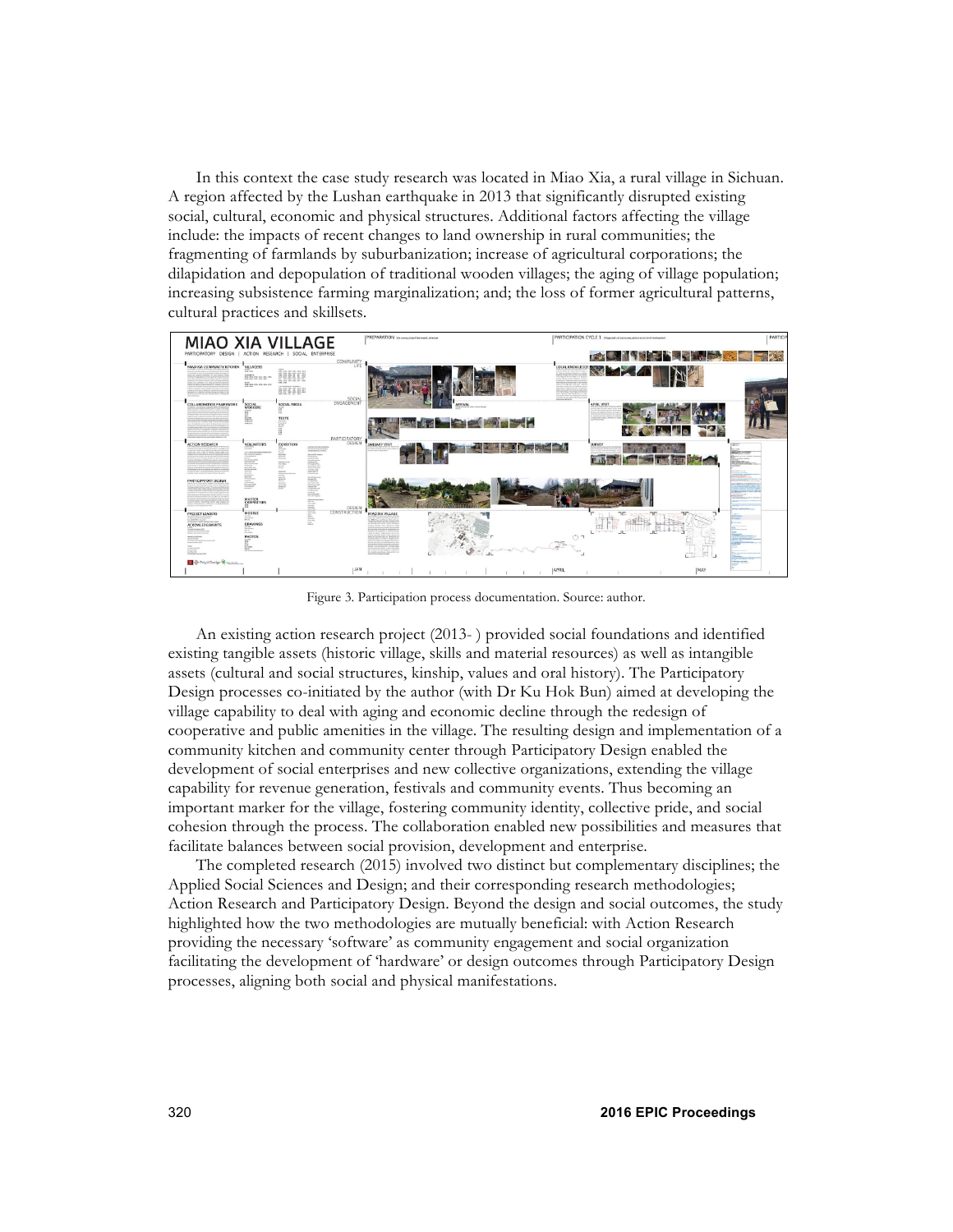Comprehensive public consultation with the villagers was used to develop and actualize their social enterprises, while Participatory Design addressed identified design issues with stakeholders and was then used to develop culturally specific design solutions. An outline of the steps taken includes: evaluations of potentials and brief development; social enterprise initiation; development of cooperative agreements; negotiations on shared responsibility and mutual benefit; site and leasehold negotiations; design intent and participatory process development; local skill engagement; development of appropriate technological solutions; management of different construction stages, volunteer participation and budget. In total over eight participatory design cycles were involved with typically 15-25 stakeholders engaged in each cycle. The wide range of stakeholders (more than 60) is included primarily elderly villagers of different capacities and authorities, non-resident relatives and kinfolk, local craftspeople and local experts as well as social workers and social work interns from three institutions, designers and design students from two different HK schools. The total process took ten months from initiation to completion. In what is a complex multi-staged process, clearly the social development and engagement are equally important as the actual 'design.'



Figure 4. Participation process documentation. Source: author.

Whilst the intent is not to outline a procedural explanation of the research, its complex processes can be illustrated with reference to specific instances. An example to illustrate the complex engagement and intertwining of the social and the physical: Firstly the development of the initial project focus went through over five distinct variations and three different sites before negotiating the agreed direction and brief, and the social enterprise and cooperative framework through multi-level engagement of both social workers and designers. This negotiation aligned the social stakeholders together with the desires for specific income generating spaces and facilities. As a second illustration, a discussion later in the project on whether the main space should be divided between the kitchen and the dining area (a cultural issue because most rural buildings are functionally separated into discrete rooms) or kept open to provide a social space with a fireplace for the winter was debated at length and was approached with a mix of discussion and design strategy: the final outcome being to postpone this decision for 6 months so the villagers would use the space during the winter and see the benefits to keeping the space open themselves; a process that took two separate meetings to determine as it went counter to commonly understood social and cultural norms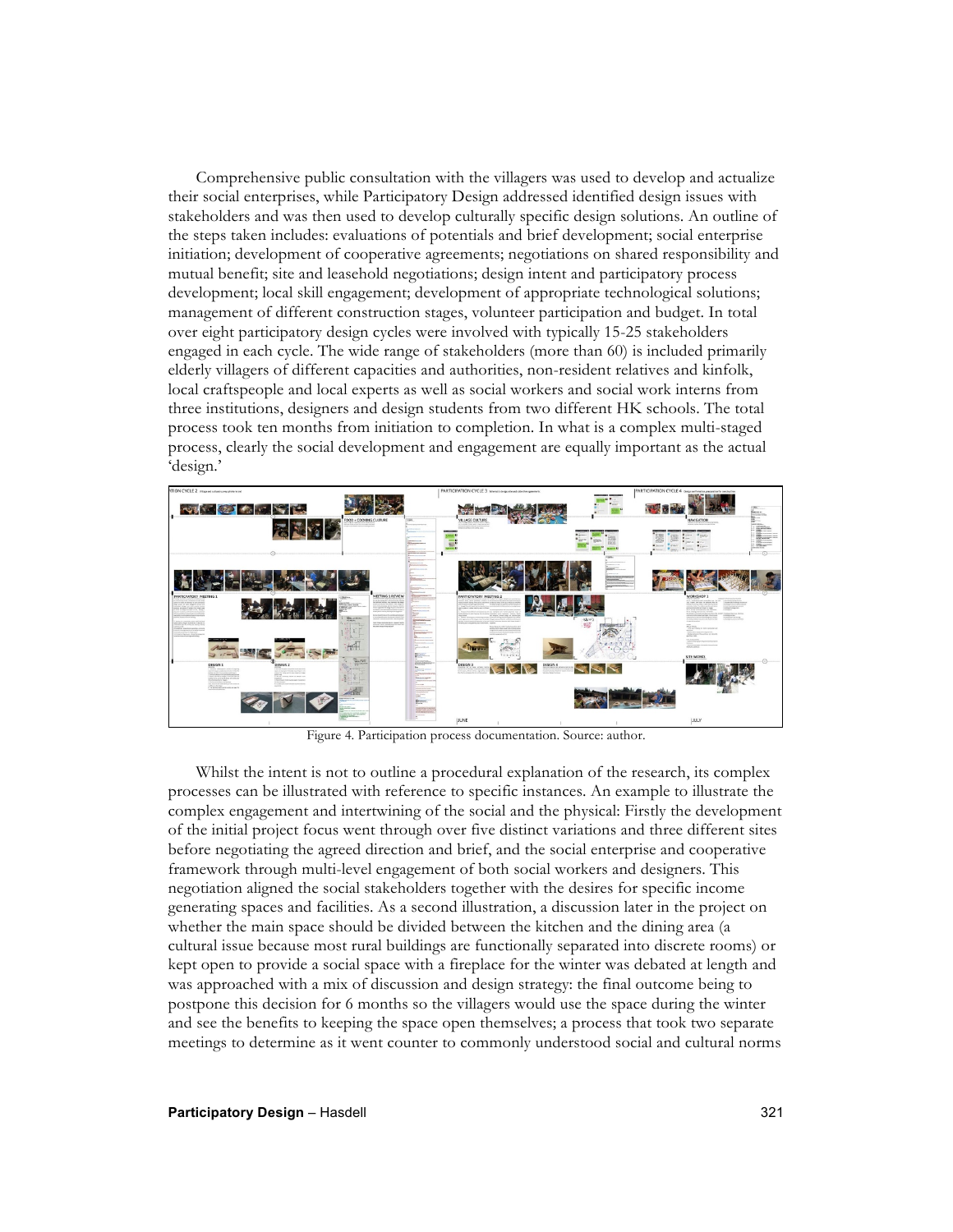in the village. Both social sciences and design disciplines were critical to these processes and iterative cycles.

# **ENGAGING IN-SITU COMPLEXITY**

In practice Participatory Design processes are messy and complex and are never as clear as the conceptualized cyclical development models outline. In fact the steps of design initiation and design development, the various participatory cycles, consensus on final design solutions, as well as design implementation provide a whole range of complex negotiations and social situations that change according to group dynamics, collective mood, misunderstandings, who has the loudest voice, design anxieties, fear of new ideas and many other variables. Even the group members may change between cycles affecting the social dynamics. As a series of linked and complicated negotiations in a constantly changing situation, it requires the participants to be flexibility or adaptability through ad-hoc or on the spot solutions to concerns and at other times the need to refocus the project framework to enable participants greater understanding of the issues. The dynamics only become more predictable in later stages of the design process.

Obviously external agents (social workers and designers) coming into a disaster affected context bringing new mechanisms of engagement, modes of mediation, and ideas may disturb the pre-existing patterns, clearly adds to the underlying complexity. Consensual participatory design and action research processes are not simple in such contexts, even in a small communities. The disparities of value sets and knowledge domains means all parties and stakeholders will have very different interpretations of community and self-interest at different moments in the process. In actualization the complexities of negotiation of landuse, sharing of collective responsibilities, identification of roles, formation of social enterprises or the development of common understandings (linguistic and in terms of design language) for shared visions and project briefs in effect activated and negotiated very different levels of complex knowledge translation, exchange (on multi-lateral levels between different knowledge domains). As a codex, it needs to be noted, that locally specific sociocultural modes and practices are coupled with the complexities of social structures, kinships, hierarchies and values in both intangible and tangible forms. Specifically villagers have 70 years of experience negotiating the ever shifting centralized policies and their impacts determined by the Peoples Republic of China government and their local representatives during each 5 year plan. The various rural and urban policy shifts that have occurred and are still occurring keep the agrarian communities in a constant state of flux. Their resilience and adaptability should not be underestimated.

Previously in rural contexts, Action Research and Participatory Design approaches tended to be either socio-anthropologically based, or answering specific design needs such as disaster relief provision. While scholars have proposed social design frameworks in more developed contexts, in developing locations these are generally focused on empirical or analytical studies, leaving significant gaps with the development and hypothesis testing of applied research in situ. The impacts of a better resolved framework can therefore be relevant across similar conditions in China and can eventually lead to the development models with wider applicability in other contexts. Participatory design can facilitate higher levels of sustainability in rural environments (Chambers 1994, Darabi, 2010), as it identifies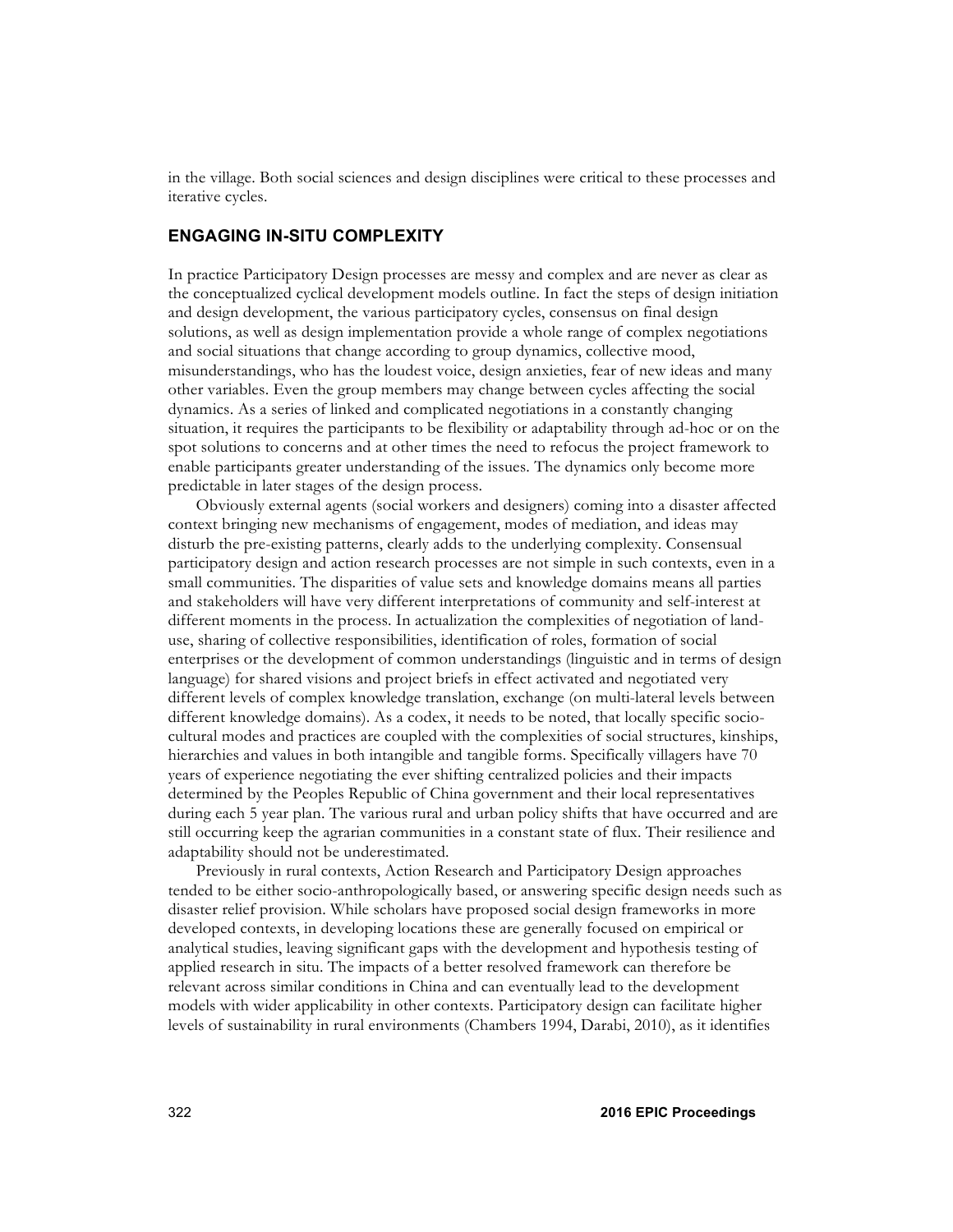and links local resources, economies, skills and practices with specific needs, forming a holistic approach.

Broadly stated, the development of an "Action Research and Participatory Design" framework as a social design methodology approach applicable for rural contexts can positively impact or contribute to collaborative cross-disciplinary research, design research methodology development and research testing in applications in real situations. Specifically the repositioning of Participatory Design as the design of socio-material assemblies that are considered within complex adaptive system frameworks has several implications. It decreases the tendency for participatory design to be understood as either design outcome generating or procedural problem solving, instead valuing the knowledge and social structures on an equal plane as the design outcomes. It more clearly opens the possibilities for collaborative frameworks in which different local and external knowledge fields can engage in complex parts of a participatory design project. It contributes better to nonlinear causalities and processes, implying that Participatory Design could better contribute to sustainable development and resilience models.



Figure 5. Completed participatory design. Source: author.

In passing we note that emerging tendencies of design to become networked as a mix of material and immaterial systems (Manzini 2011) connected to places and people, suggests that design schools can become socially innovative as cultural agencies developing 'open design programs,' 'distributed design agencies,' or 'design lab networks.' The potential of design schools exists to be a collaborative 'social resource' that can become an active 'critical and creative actor' in sustainable development (Leadbeater 2008). Utilizing its networks, competence, initiating and constructing interactions with wider communities as outreach, research and social design using participatory design processes.

**Peter Hasdell** Architect and urbanist, graduated from the University of Sydney and the Architectural Association, London. Previously taught at the Bartlett School UCL London, KTH Stockholm, and University of Manitoba. Core member of research institutes Chora Institute of Architecture and Urbanism and the Centre for Architecture Structures and Technology (C.A.S.T.), his research focuses on social design, liminal urbanism and interactive and responsive architectures. *[peter@hasdell.com.](mailto:peter@hasdell.com)*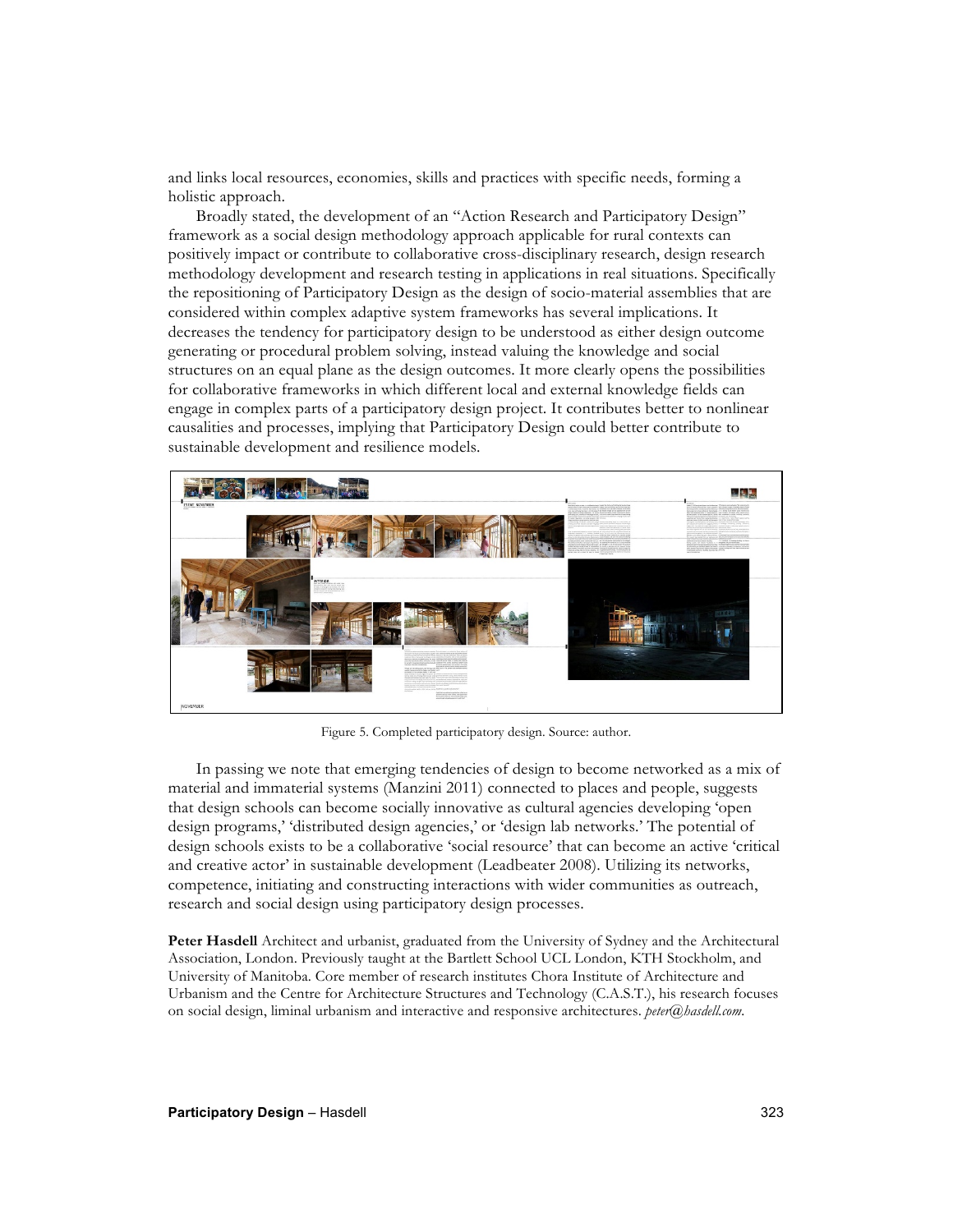# **NOTES**

The research study Miaoxia Community Kitchen was developed as a primary collaboration with School of Design, and the Department of Applied Social Sciences, in The Hong Kong Polytechnic University. The author was the principle investigator with co-investigators Dr Ku Hok Bun (APSS) and Brian Lee (SD), and primary researcher Kuo Jze Yi. Secondary supporting collaborations with the Sichuan Agricultural University, Sun Yat Sen University and the Shangli Social Work Station during 2015 were essential. The project was funded by the Keswick Foundation (HK) and the School of Design through department research funding.

# **REFERENCES CITED**

- Bjögvinsson, E., Ehn, P., Hillgren, P.,
- 2012 Design Things and Design Thinking: Contemporary Participatory Design Challenges, in *MIT Design Issues*: Volume 28, Number 3 2012:

## Chambers, R.,

1994 The Origins & Practice of Participatory Rural Appraisal, in *World Development*, Vol. 22, No. 7, 1994: 953-969.

#### Darhabi, H.,

2010 Participatory Design in Rural Environment, in *Journal of Environmental Studies*, Vol. 35, No. 52, 2010.

#### Ehn, P.,

2008 Participation in design things, in *Participatory Design conference proceedings*, 30 September–4 October, Bloomington, New York: ACM, 2008:92–102.

## Foth M. & Axup J.

2006 Participatory Design & Action Research: Identical Twins or Synergetic Pair? in *Proceedings of the Participatory Design Conference* Vol II Trento Italy, 2006.

## Friedman, John,

2005 Urbanization of the Countryside in *China's Urban Transition*, U Minnesota Press.

## Guldin G.,

1997 Desakotas & Beyond, Urbanization in Southern China in *Farewell to peasant China: rural urbanisation & social change in the late twentieth century*, East Gate.

Heidegger, Martin,

1967 *What is a thing?,* Trans. Barton & Deutsch, Chicago, Henry Regnery Press.

Janzer, C., & Weinstein, L.,

2014 Social Design and Neocolonialism, in *Design and Culture: The Journal of the Design Studies Forum*, 6:3,2014: 327-343.

## Jegou, F.

2011 Social innovation and regional acupuncture towards sustainability, in *Zhuangshi*, Beijing.

## Kemmis S. & McTaggart R. (Eds)

1988 *The Action Research planner*, Deakin U, Victoria.

## Kensing, F., & Blomberg, J.,

1998 Participatory Design: Issues and Concerns in *Computer Supported Cooperative Work 7*, Kluwer 1998:167-185.

## Latour, Bruno,

1999 *Pandora's Hope: Essays on the Reality of Science Studies*, Cambridge, MA: Harvard UP.

## 324 **2016 EPIC Proceedings**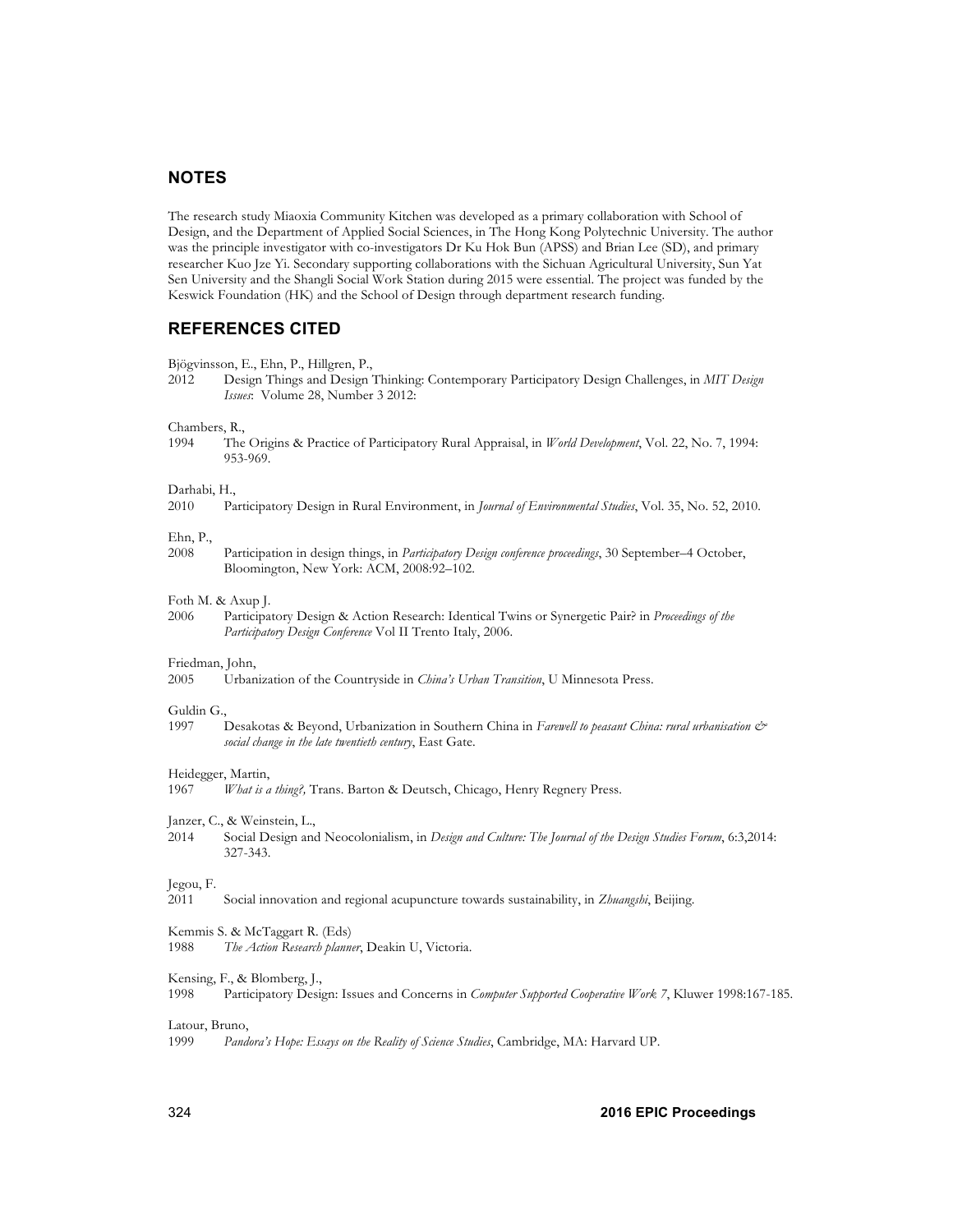| Leadbeater, C.,<br>2008    | We-Think, Profile Books, London.                                                                                                                                                                                                                         |
|----------------------------|----------------------------------------------------------------------------------------------------------------------------------------------------------------------------------------------------------------------------------------------------------|
| Lewin, Kurt,<br>1958       | Group Decision and Social Change, Holt, Rinehart & Winston, NY.                                                                                                                                                                                          |
| Lewin, Kurt,<br>1946       | Action Research and Minority Problems, in Journal of Social Issues 2, 1946:34-46                                                                                                                                                                         |
| Lin, G.,<br>2009           | Developing China, Land, politics and social conditions, Routledge London.                                                                                                                                                                                |
| 2009                       | McGetrick, B., & Jun, J.,<br>Urban China: Work in Progress, in Timezone 8, HK.                                                                                                                                                                           |
| 2011                       | Manzini, E., & Rizzo, F.,<br>Small projects/large changes: Participatory Design as an open participated process, in CoDesign:<br>International Journal of CoCreation in Design and the Arts, 7:3-4, 2011:199-215.                                        |
| Manzini, E.,<br>2011       | Design schools as agents of (sustainable) change: A Design Labs Network for an Open Design<br>Program, in CUMULUS // DRS SIG on Design Pedagogy 1st International Symposium for Design Education<br>Researchers La Bourse du Commerce, Paris, 2011:9-16. |
| Meroni A., (Ed.),<br>2007  | Creative communities People inventing sustainable ways of living, Edizioni Polidesign, Milano.                                                                                                                                                           |
| Miessen, M.,<br>2010       | The Nightmare of Participation (Crossbench Praxis as a Mode of Criticality), Sternberg Press, NY / Berlin.                                                                                                                                               |
| O'Brien, R.,<br>1998       | An Overview of the Methodological Approach of Action Research, last accessed Jan 30 2015,<br>http://web.net/robrien/papers/arfinal.html#_Toc26184655.                                                                                                    |
| 2008                       | Reason, P., & Bradbury, H., (Eds.),<br>The Sage Handbook of Action Research: Participative Inquiry and Practice, Sage, CA.                                                                                                                               |
| 2008                       | Sanders, E., & Stappers, P.,<br>Co-creation and the new landscapes of design, in <i>CoDesign</i> , Taylor & Francis.                                                                                                                                     |
| Snowden, David,<br>2010    | Summary article on Origins of Cynefin retrieved from http://cognitive-<br>edge.com/uploads/articles/The_Origins_of_Cynefin-Cognitive_Edge.pdf                                                                                                            |
| Spinuzzi, C.,<br>2005      | The Methodology of Participatory Design, in Technical communication, v.52, No. 2.                                                                                                                                                                        |
| Susman, G., I.,<br>1983    | Action Research: A Sociotechnical Systems Perspective, ed. G. Morgan, London, Sage.                                                                                                                                                                      |
| Tilder, L., (Ed.),<br>2009 | Design Ecologies: Essays on the Nature of Design, Princeton UP, NJ.                                                                                                                                                                                      |
| Winter, R.,<br>1989        | Learning from Experience: Principles and Practice in Action-Research, Falmer Press, Philadelphia, 43-67                                                                                                                                                  |

**Participatory Design – Hasdell 325 and 325 and 325 and 325 and 325 and 325 and 325 and 325 and 325 and 325 and 325 and 325 and 325 and 325 and 325 and 325 and 325 and 325 and 325 and 325 and 325 and 325 and 325 and 325 an**